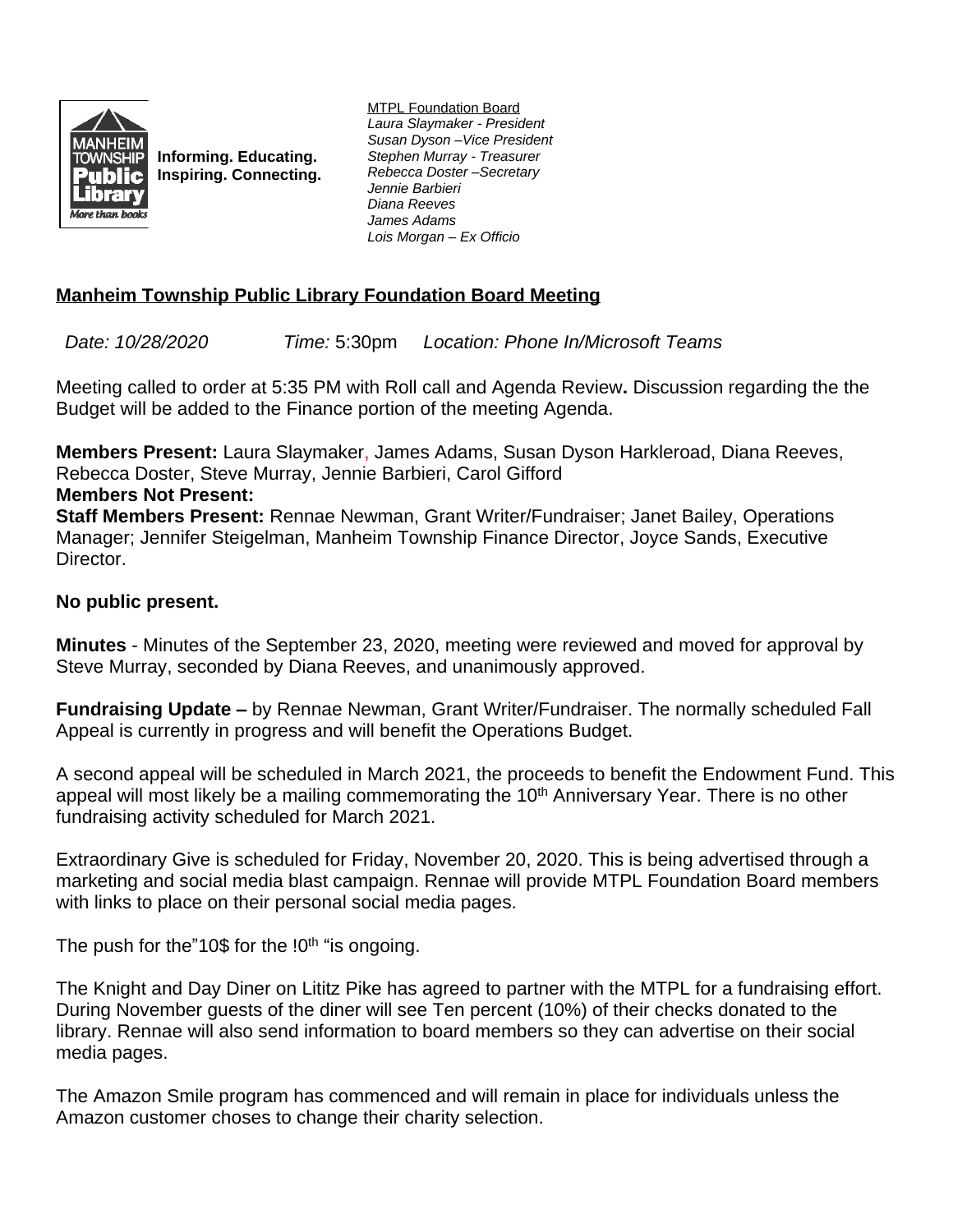We have received a 20k single donation during this year's Annual Appeal. There is a possibility of an additional large donation as well, which has called the question as to whether this type of donation would be titled to Manheim Township. Would a brokerage firm manage a donation of this kind if specifically in the name of the MTPL Foundation? Would an RFP be necessary in the selection of a brokerage firm? Steve Murray has volunteered to communicate with Rogers Associates regarding this specific donor possibility and process. Jennifer Steigelman will assist Steve.

At this time the Fundraising budget needs no action, it is informational only. The spreadsheet should be adjusted to show Gross Income.

## **Committee Reports**

**Finance Report –** A motion was made by James Adams to approve the Endowment Policy and seconded by Steve Murray. The policy was approved unanimously. Before the policy is reviewed by the Manheim Township solicitor, Dwight Yoder, MT Manager, Sean Molchaney asked that we have the policy reviewed also by an independent attorney. James Adams recommended Steve Lazun with Barley Snyder.

There is currently no update on a trended ongoing budget as opposed to the current annual budget divided by 12 months. It would require a separate Excel format. We will continue to request as the budgets are developed.

**Facilities Report –** Work continues on The Story Walk®. Weather has caused some delay.

**Friends Report –** A Mini-Book Sale is scheduled for November 12-14, in the Morgan Center and Tell Café. CDC requirements will be in place for this event. There is a link to volunteer is located on the MTPL Website.

**Personnel Report – No report** 

**Nominating Report –** No report

**Executive Director's Report-** The library hours have been expanded by 9 hours per week.

Joyce expressed a concern of losing quality staff to the Library System of Lancaster County as they are able to offer Full Time positions with benefits. At this time the Library System has not updated the formulas for the distribution of State Aid and County funding as requested contributing to some difficulty in increasing compensation at the local level.

A reminder was given regarding the MT BOC budget workshop to be held at the "Barn" on November 5, 2020, in the early AM. If possible, Foundation Board members should try to be present as commentary will be invited from the public.

Tell Café status - there has been no conversation with the donor family to discuss the future of café operations. If the proposed 2021 budget passes, there will be funds for the purchase of vending machines. The purpose would be to keep café staff to a minimum while providing snack and heartier items in the machines. This will be a future conversation. At this time used books are the primary revenue generator.